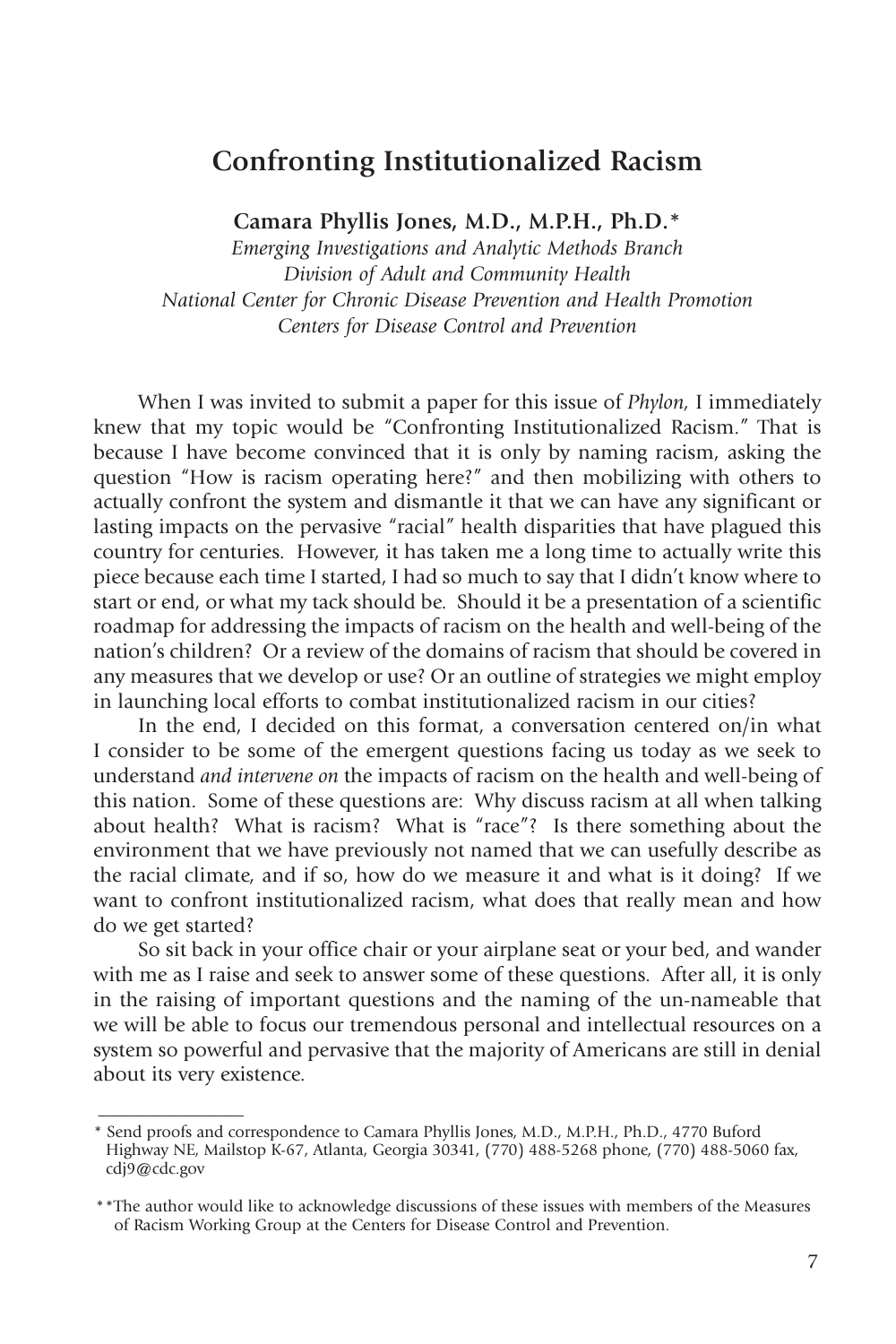### **Why discuss racism when talking about health?**

The public health community in the United States has made a commitment to ridding the nation of "racial" and ethnic health disparities. This commitment was first articulated in February 1998 as the Initiative to Eliminate Racial and Ethnic Health Disparities by the Year  $2010<sup>1</sup>$  and has since been formalized in the second of the two over-arching goals of Healthy People 2010.<sup>2</sup> In order to approach such an encompassing goal with any hope of success, we must seek to understand and address the fundamental causes of these disparities.<sup>3</sup>

"Racial" health disparities are produced on at least three levels: Differential care within the health care system, differential access to health care, and differences in exposures and life opportunities that create different levels of health and disease. "Racial" health disparities must therefore be addressed on each of these levels (see Figure 1). That is, it is not enough to provide equal levels



Figure 1. Ideas for addressing the different levels at which "racial" health disparities are produced.

#### Differential care within the health care system:

- Monitoring of physician practice
- Implementation of provider reminder systems
- Adherence to treatment protocols
- Training of a more racially, economically, and linguistically diverse health workforce at all levels
- Provision of "cultural competency" or antiracism training to health providers
- Community oversight of health care institutions
- Adequate numbers and training for translators

#### Differential access to health care:

- Universal health care coverage
- National health system
- Training of a more racially, economically, and linguistically diverse health workforce at all levels
- Mechanism for assuring the appropriate geographic distribution of physicians

#### Differences in exposures and life opportunities by "race":

- National conversation on racism
- National campaign against racism
- Confronting institutionalized racism through examining structures, policies, practices, and norms
- Reparations to African-Americans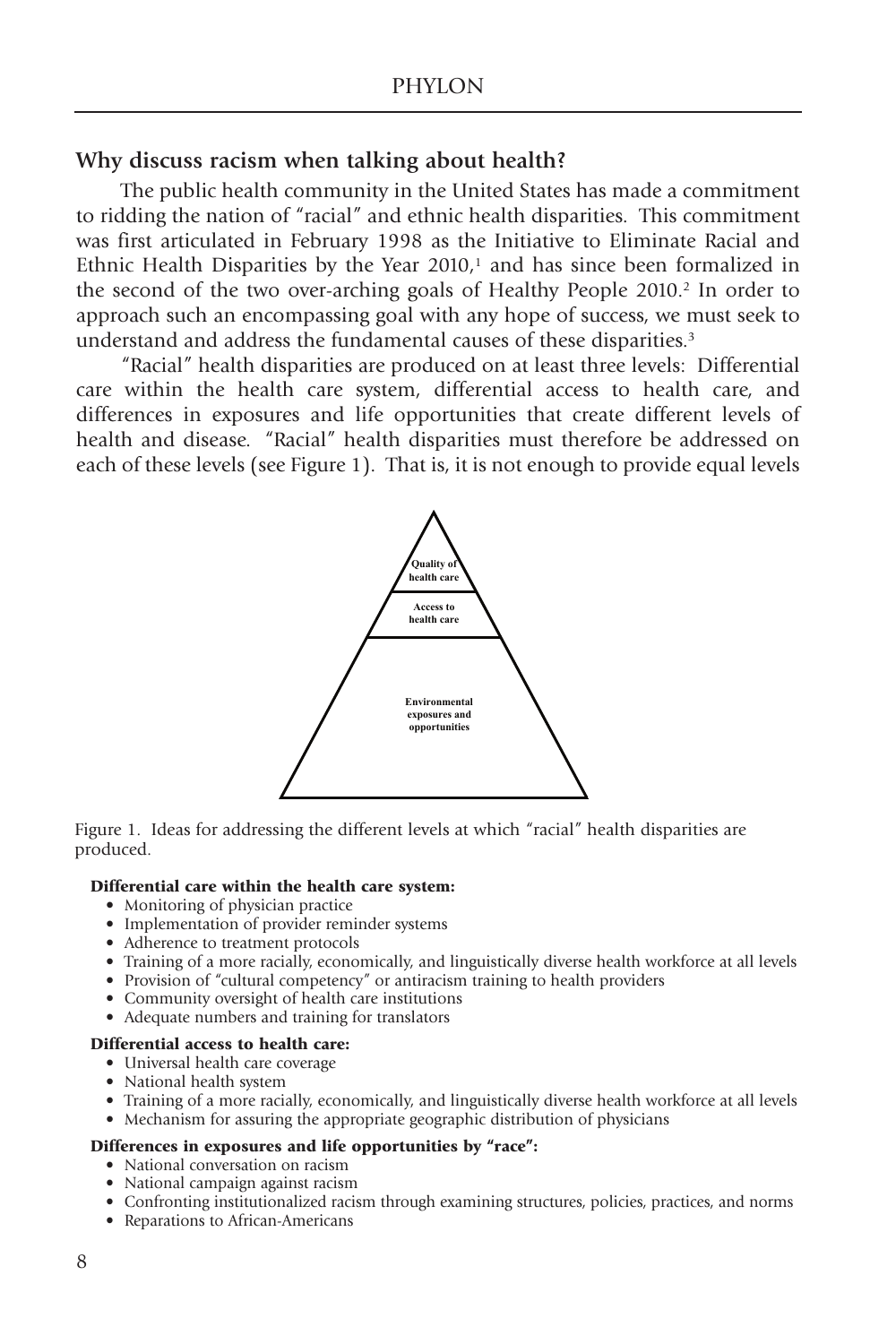of care within the system if there are many who cannot access the system, and it is not enough to provide universal access to the system without addressing the unequal distribution of goods, services, and opportunities by "race" that structure the greater burden of illness in certain individuals and communities.

Racism is an important aspect of our social environment that is increasingly being discussed at both national and international levels. Recent documents that cite the importance of paying attention to racism and its impacts on health include the *Declaration and Programme of Action* from the third World Conference Against Racism, Racial Discrimination, Xenophobia, and Related Intolerance convened by the United Nations in 2001 (WCAR, 2001), the report *Unequal Treatment: Confronting Racial and Ethnic Disparities in Health Care* published by the Institute of Medicine in 2002,<sup>45</sup> and the resolution "Research and Intervention on Racism as a Fundamental Cause of Ethnic Disparities in Health" adopted as public policy by the American Public Health Association in 2001.6

A growing number of scientists hypothesize that racism is a fundamental cause of "racial" and ethnic disparities in health outcomes.7 8 9 10 11 12 13 14 15 16 17 18 19 20 21 22 23 24 25 Yet the scientific investigation of the role of racism in contributing to health disparities is not simply an academic exercise of establishing a causal relationship or decreasing the amount of unexplained variance in our statistical models. This work will be of value when it identifies the pathways and structural mechanisms by which racism has its impacts. Once that has been accomplished, it will be a matter of political will to target these pathways and mechanisms for intervention.

Public health scientists clearly have a stake and a role in confronting racism. That role evolves from commitment to eliminating "racial" disparities in health outcomes. In addition, all citizens of this nation have a stake and a role in confronting institutionalized racism. That role evolves from commitment to social justice and to maximizing the functioning of the society as a whole.

### **What is racism?**

First of all, racism is a system. It is not an individual character flaw, nor a personal moral failing, nor a psychiatric illness. It is a system (consisting of structures, policies, practices, and norms) that structures opportunity and assigns value based on phenotype, or the way people look. And what are the impacts of this system? It unfairly disadvantages some individuals and communities. When we talk about racism at all in this country, it is usually discussed in this context. But at the same time that the system is unfairly disadvantaging some individuals and communities, it is also unfairly advantaging other individuals and communities. This issue of white privilege is much less frequently discussed in this country.<sup>26</sup> Yet even more profoundly, the system of racism undermines realization of the full potential of our whole society because of the waste of human resources. Because we do not value the potential contributions of the children living in our ghettos, barrios, or reservations, because we feel that we can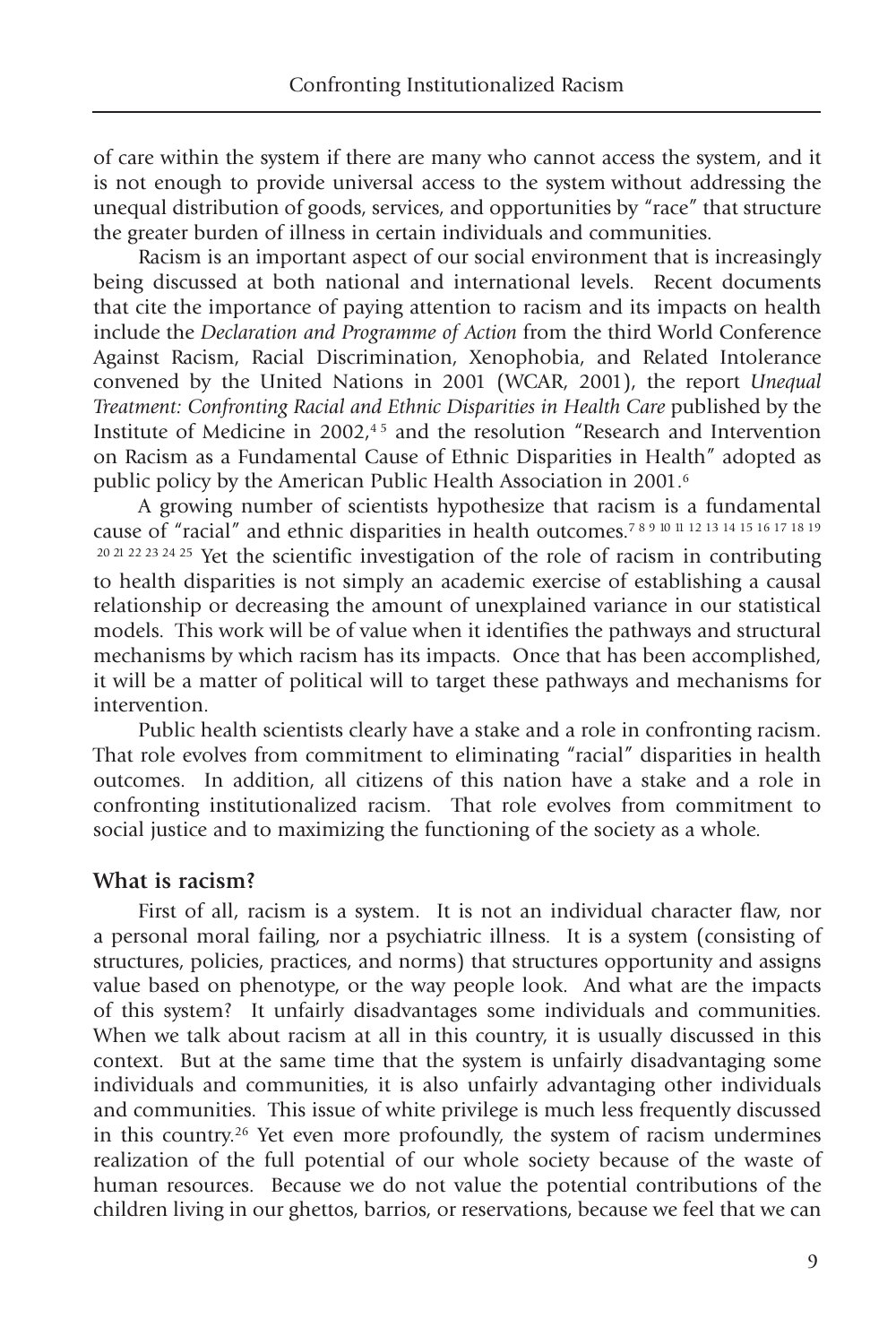get along "very well thank you" without them, we do not invest in developing their genius and it is lost. Just imagine where our nation would be if we truly valued all of our people as precious resources, and allowed each the opportunity to know and develop to their full potential.

## So I offer the following **global definition of racism:**

Racism is a system of structuring opportunity and assigning value based on phenotype ("race"), that:

- unfairly disadvantages some individuals and communities
- unfairly advantages other individuals and communities
- undermines realization of the full potential of the whole society through the waste of human resources.

When trying to understand how this system impacts on health, I find it useful to think about racism as operating on three levels: Institutionalized, personally-mediated, and internalized.27

**Institutionalized racism** is defined as the structures, policies, practices, and norms resulting in differential access to the goods, services, and opportunities of society by "race." Institutionalized racism is normative, sometimes legalized, and often manifests as inherited disadvantage. It is structural, having been codified in our institutions of custom, practice, and law, so there need not be an identifiable perpetrator. Indeed, institutionalized racism is often evident as inaction in the face of need.<sup>28</sup>

Institutionalized racism manifests itself both in material conditions and in access to power. With regard to material conditions, examples include differential access to quality education, sound housing, gainful employment, appropriate medical facilities, and a clean environment. With regard to access to power, examples include differential access to information (including one's own history), resources (including wealth and organizational infrastructure), and voice (including voting rights, representation in government, and control of the media). It is important to note that the association between SES and "race" in the United States has its origins in discrete historical events, but persists because of contemporary structural factors that perpetuate those historical injustices. In other words, it is because of institutionalized racism that there is an association between SES and "race" in this country.29

**Personally-mediated racism** is defined as prejudice and discrimination, where prejudice is differential assumptions about the abilities, motives, and intents of others by "race," and discrimination is differential actions towards others by "race." These can be either intentional or unintentional. Like institutionalized racism, personally-mediated racism includes acts of omission as well as acts of commission. It manifests as lack of respect (poor or no service, failure to communicate options), suspicion (shopkeeper vigilance, everyday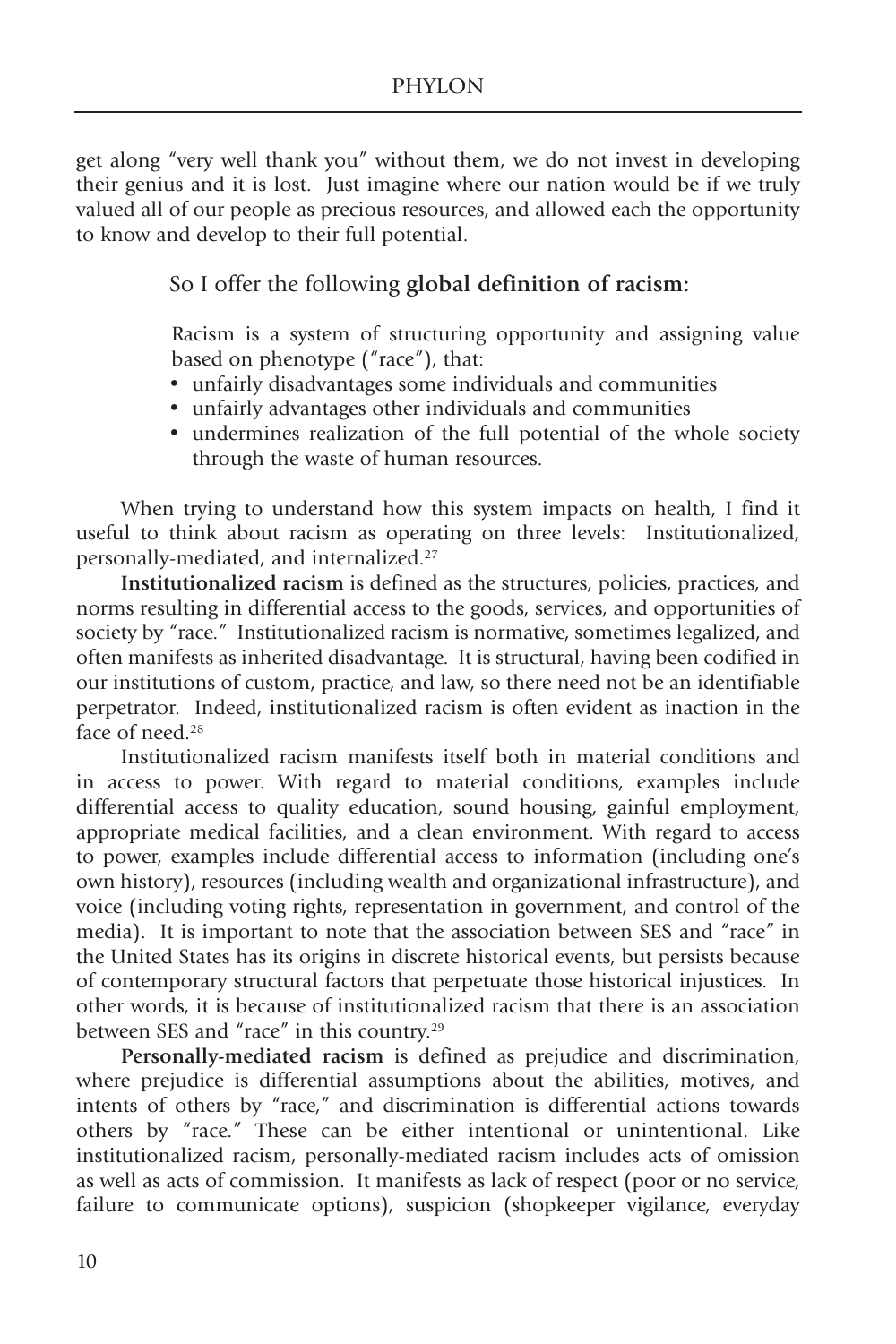avoidance including street crossing, purse clutching, and empty seats on public transportation), devaluation (surprise at competence, stifling of aspirations), scapegoating (Rosewood incident, Charles Stuart case, Susan Smith case), and dehumanization (police brutality, sterilization abuse, hate crimes).<sup>30</sup>

**Internalized racism** is defined as acceptance by members of the stigmatized "races" of negative messages about our own abilities and intrinsic worth. It is characterized by our not believing in others who look like us, and not believing in ourselves. It involves accepting limitations to one's own full humanity, including one's spectrum of dreams, one's right to self-determination, and one's range of allowable self-expression. It manifests as embracing "whiteness" (hair straighteners and bleaching creams, skin-tone stratification within communities of color, and "the white man's ice is colder" syndrome), self-devaluation (racial slurs as nicknames, rejection of ancestral culture, and fratricide), and resignation, helplessness, and hopelessness (school drop-out, voter nonparticipation, and risky health practices).<sup>31</sup>

Although all three of these levels of racism can have distinct impacts on health, it is clear that addressing only personally-mediated racism or internalized racism will not change the structural conditions in which stigmatized groups find themselves. It is only through intervening at the institutionalized level that profound and permanent change can occur.

**The role of public health scientists in confronting racism.** Public health scientists can use their expertise to confront racism in the following ways:

- Clarifying what "race" is and what it is not.
- Vigorously investigating the basis of observed "race"-associated differences.
- Conceptualizing and measuring racial climate as an important aspect of the social environment.
- Developing individual and aggregate measures of racism on three levels (institutionalized, personally-mediated, and internalized).
- Articulating a scientific roadmap for understanding and addressing the impacts of racism on health.
- Monitoring outcomes for evidence of institutionalized racism.
- Examining structures, policies, practices, and norms to identify the mechanisms of institutionalized racism.

I will elaborate on only a subset of these points in this paper. The issue of vigorously investigating the basis of observed "race"-associated differences was addressed in detail in an earlier work.<sup>32</sup> The goals of developing individual and aggregate measures of racism on three levels and of articulating a scientific roadmap for understanding and addressing the impacts of racism on health will be the focus of later works.

**"Race"** is the social classification of people based on phenotype. That is, "race" is the societal box into which others put you based on your physical features.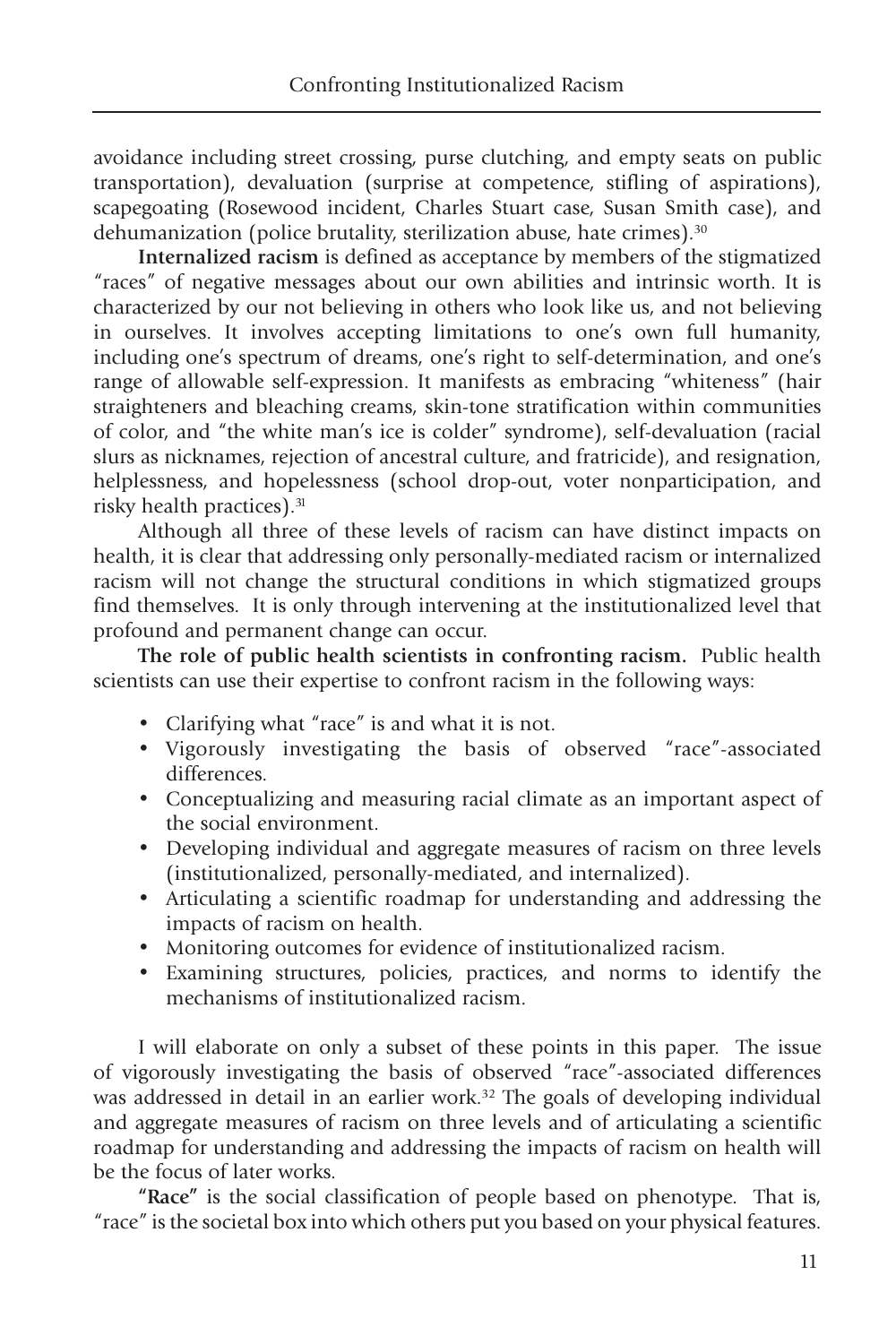As such, it is distinct from genetic endowment or cultural heritage. Public health scientists have too long used the variable "race" as a proxy for socioeconomic status (SES), culture, and genes. While historical injustices and the contemporary structural factors that perpetuate those injustices (institutionalized racism) have created a relationship between phenotype ("race") and SES in this country, even that proxy relationship is rough. With regard to culture, each phenotypic ("racial") group is diverse in cultures, and there are cultural similarities across groups. With regard to genes, the few genes that determine skin color, hair texture, and facial features (the principle aspects of phenotype used to classify people into "races" in the United States) are not informative about other aspects of the genotype at the individual level.<sup>33</sup>

Yet the "race" noted by a hospital admissions clerk on a medical record is the same "race" noted by a sales clerk in a store, a taxi driver or a police officer on the street, a judge in a courtroom, or a teacher in a classroom, and this "racial" classification has a profound impact on life opportunities and daily life experiences in this country.<sup>34</sup> I hypothesize that it is this classification by others based on phenotype (and not self-identity) that impacts health. I therefore propose that researchers measure "race" with the following question:

#### **How do** *other people* **usually classify you in this country?**

Would you say White, Black or African-American, Hispanic or Latino, Asian, Native Hawaiian or Other Pacific Islander, American Indian or Alaska Native, or some other group?

This question has already been included on the "Reactions to Race" module that was piloted on the 2002 Behavioral Risk Factor Surveillance System<sup>35</sup> by six states: California, Delaware, Florida, New Hampshire, New Mexico, and North Carolina. Note that the response options for this question include all of the "race" categories as specified by the Office of Management and Budget (OMB), as well as the category "Hispanic or Latino" which is classified by OMB as "ethnicity" (OMB, 1997).

**Ethnicity** is cultural heritage. It reflects historical, cultural, contextual, and geographic experiences of a defined population.37 While I include "Hispanic or Latino" as a "racial" option, it can be broken down to include ethnicities such as Cuban, Dominican, Mexican, Mexican-American, and Puerto Rican. Similarly, the "racial" option "Black or African-American" can be broken down to include ethnicities such as African-American, Ethiopian, Haitian, Jamaican, and Nigerian. It is important for researchers to acknowledge ethnic diversity within so-called "racial" groups, and to collect detailed ethnic data to allow analysis of cultural influences on health. Even simple questions such as the place of birth of the respondents, their parents, and their grandparents will enable better understanding of this ethnic diversity within "race."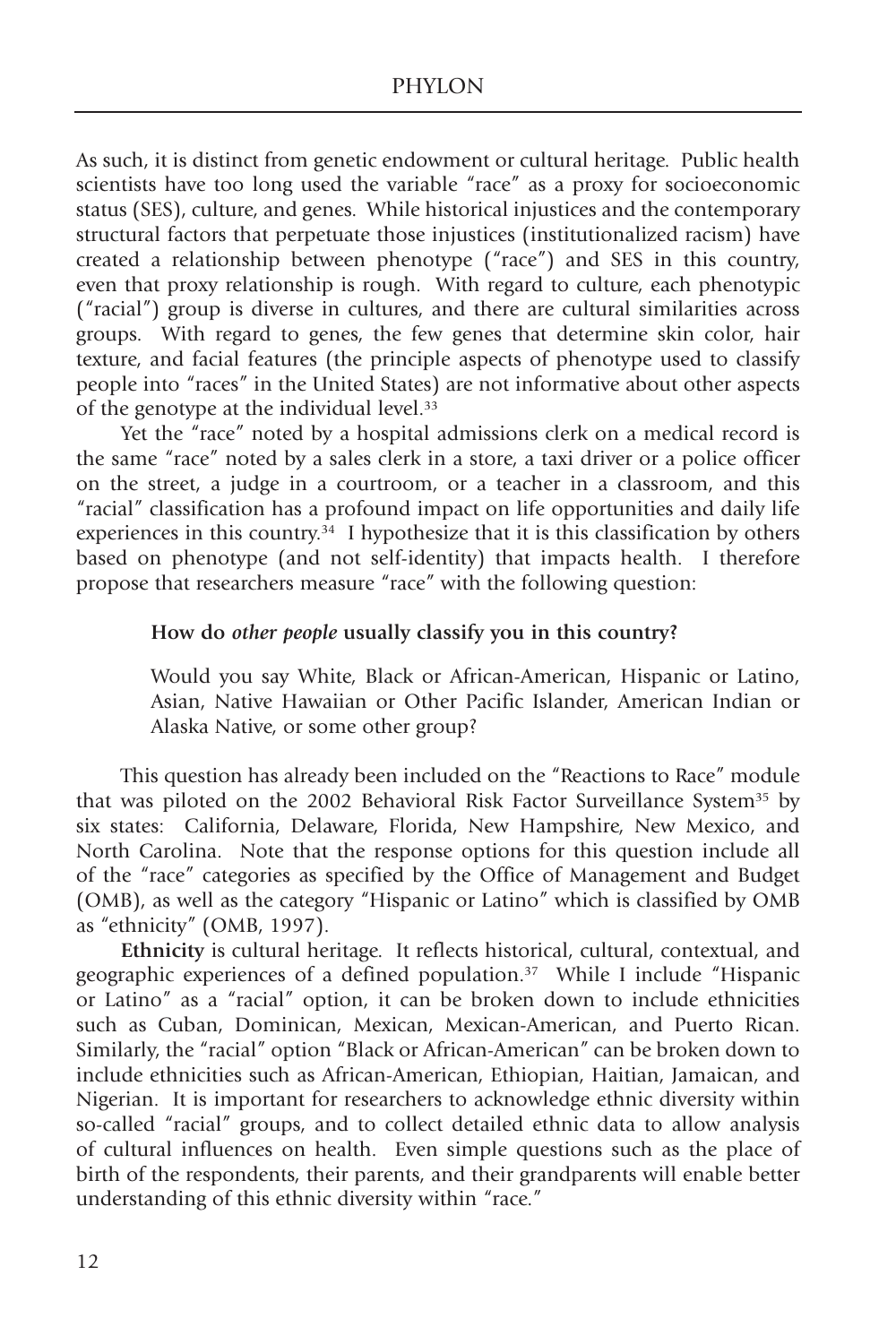**Conceptualizing racial climate.** There is an aspect of the social environment that reflects the existence of a system of "racial" classification and the pertinence of that classification to the different groups in the society. I propose racial climate as a contextual measure for a given place and time, having three components: 1) The pertinence of "race" as a basis of classification in that place and time, 2) the specific rules for "racial" classification, including the number and names of "racial" categories and the sorting algorithm, and 3) the opportunities and value accorded the different "racial" groups.<sup>38</sup> Fish swimming in water may be unaware of the water, but the water in which they swim can be clean or polluted. Similarly, there are aspects of our environment that are so pervasive that we are not consciously aware of them, but these aspects can be health-enhancing or damaging. I propose that we try to see the water in which we swim, that we articulate a notion of racial climate that characterizes a given place and time. We can then examine how this racial climate varies over place and time, including in response to intervention efforts.

Before proposing an approach to operationalizing racial climate, I ask the reader to answer the following question: How often do you think about your caste? Many of you are now staring at the page quizzically, wondering what in the world I am talking about. But if I were to ask the same question in India, it would be immediately understood and everyone would have an answer. Certainly the answers would vary, with Dhalits (the "untouchables") more likely than Brahmins to respond that they constantly think about their caste. India is a casteconscious society. Caste is pertinent as a basis for social classification, and there are specific rules for assignment as well as differential opportunities and value accorded the different groups. There is a "caste-al" climate in India that is very different from the "caste-al" climate in the United States, even for Indians living in the United States.

Although not caste-conscious, the United States is a "race"-conscious society with a highly charged racial climate. I propose that researchers operationalize racial climate by first assessing the pertinence of individual racial assignment using the following "race"-consciousness question:

### **How often do you think about your race?**

Would you say never, once a year, once a month, once a week, once a day, once an hour, or constantly?

This question has already been included on the "Reactions to Race" module that was piloted on the 2002 BRFSS.<sup>39</sup> It has also been included on two large postal surveys, the 1995 Nurses' Health Study II (NHS II with 93,681 respondents, Walter Willett, Principal Investigator) and the 1997 Black Women's Health Study (BWHS with 53,269 respondents, Lynn Rosenberg and Lucile Adams-Campbell, Principal Investigators).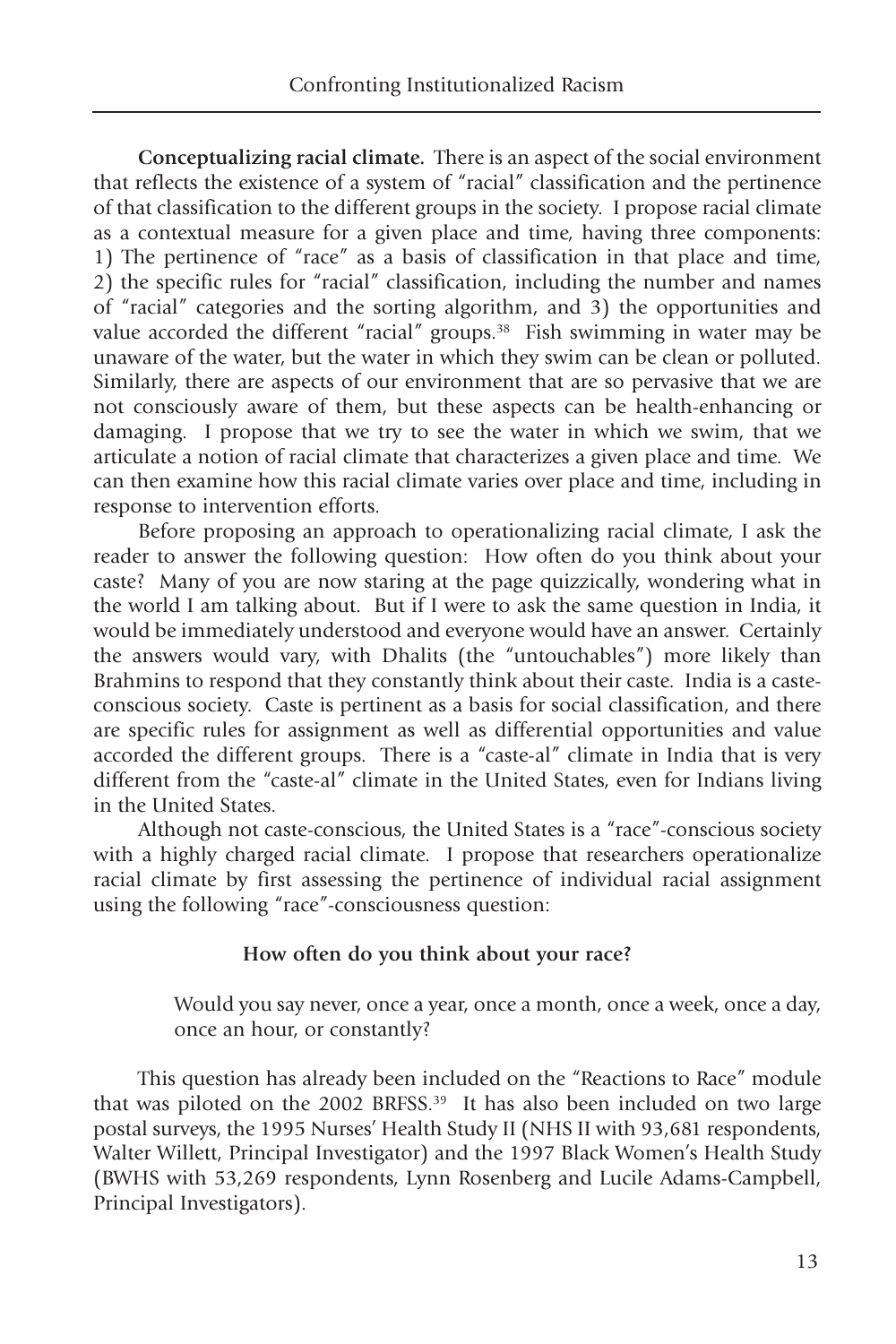The distribution of responses to this question on both the BWHS and the NHS II are shown in Figures 2a and 2b, stratified by "race." Note that the distribution of frequency of thinking about one's "race" is almost identical between the black women responding to the 1997 BWHS and the black women responding to the 1995 NHS II, even though these are entirely different groups of women who were queried two years apart. Further note that the distribution of "race"-consciousness for the white women responding to the NHS II differed markedly from the distribution for the black women in NHS II, even though both groups were nurses and they were surveyed at the same time. More than 50% of the white women in NHS II reported that they never think about their "race", and only 0.3% reported thinking about their "race" constantly. On the other hand, 21% of the black women in NHS II and 22% of the black women responding to BWHS reported thinking about their "race" constantly, and roughly 50% of the black women in both groups reported thinking about their "race" once a day or

Figures 2a, 2b and 2c. Responses to the question "How often do you think about your race?" among a) Black respondents to the Black Women's Health Study (1997) and Black and White respondents to the Nurses' Health Study II (1995), b) Asian and Hispanic respondents to the Nurses' Health Study II (1995), and c) Pakeha (White) and two groups of Maori respondents from convenience samples in New Zealand (1999).



Figure 2a.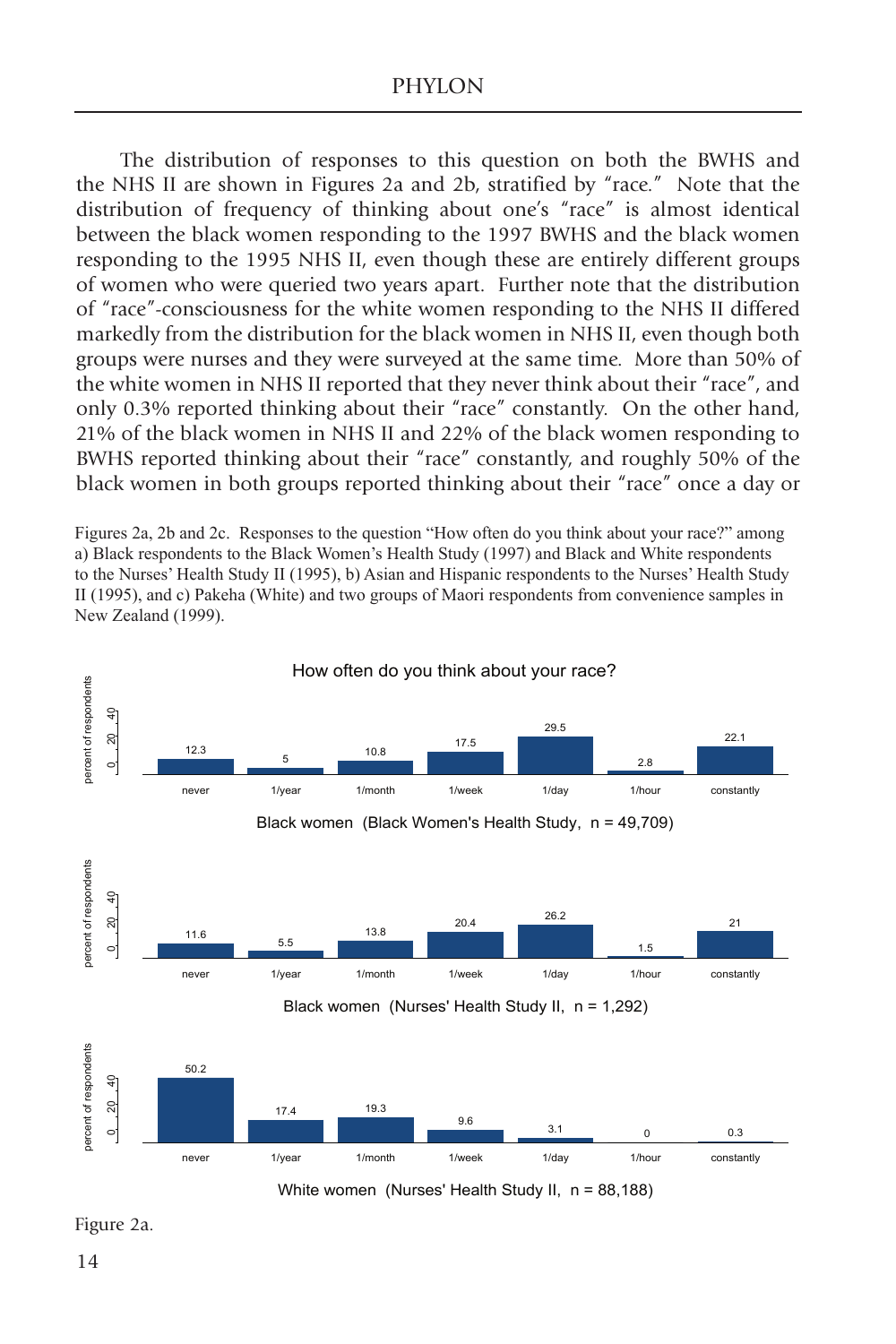

Figure 2b.

more frequently. The distribution of frequency of thinking about one's "race" for Asian and Hispanic respondents to NHS II was intermediate between the black and white distributions.

The same question was asked in the New Zealand context, where the frequency of thinking about one's "race" was compared between Pakeha (white descendants of the British colonizers), Maori (descendants of the Polynesians indigenous to Aotearoa (New Zealand)), and those who were sometimes identified as Pakeha although they self-identified as Maori ("mixed Maori").<sup>40</sup> The distribution of responses from these three groups is displayed in Figure 2c. It is clear that there are differences in the distribution of "race"-consciousness in New Zealand, just as there are in the United States. However the relationship between the "race" stratified distributions differs between the two countries, reflecting a difference in racial climate in the two locations.

I propose that a summary measure of racial climate be derived from stratifying responses to the "race"-consciousness question by "race," examining pairwise differences between the "race"-stratified distributions, and collapsing each pairwise difference into a weighted sum (see the algorithm in Table 1). This measure represents a joint assessment of the differences between the frequency distributions (discordance) and the placement of the frequency distributions on the "never" to "constantly" contimuum (location). Using this approach, the more similar the "race"-stratified distributions being compared, the lower the racial climate score. This would reflect a place and time in which "race" would be equally pertinent to the groups being compared. There would not be a disconnect between groups, with one group highly conscious of its "racial" position while the other group was relatively unconscious of "race" as a personal delimiter. In addition, the more both "race"-stratified distributions are shifted toward lower frequencies of thinking about one's "race," the lower the racial climate score. This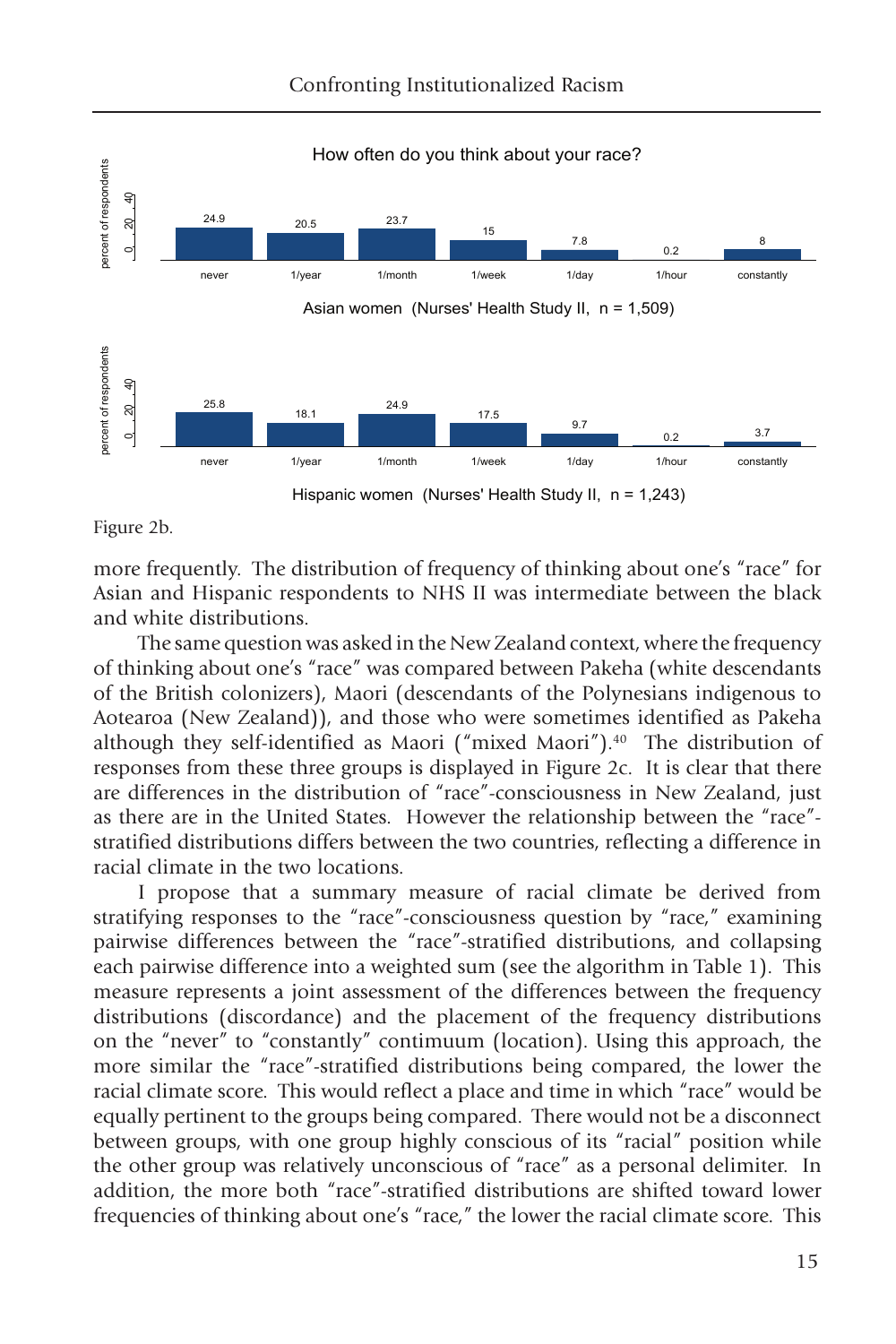#### PHYLON



Figure 2c.

would reflect a place and time in which "race" was not a highly pertinent factor in determining life opportunities and daily life experiences for either group. Instead of thinking about their "race," members of both groups would be thinking about their talents or their beauty and feeling their full humanity. (This racial climate measures still needs some refinement. In a place like Nazi Germany where all groups were highly conscious of their "race," the racial climate score would still be low because of low discordance. Although this is not a desirable situation, the proposed algorithm would not penalize such a racial climate.)

**Measuring institutionalized racism.** The measurement of institutionalized racism has two facets, documentation of differential access to the goods, services, and opportunities of society by "race", and identification of the contemporary structural factors that perpetuate the differentials. Public health scientists therefore have a dual role in confronting institutionalized racism, both monitoring outcomes for evidence of institutionalized racism, and examining structures, policies, practices, and norms to identify the mechanisms of institutionalized racism. It is not enough to simply document the existence of systematic disparities. After all, a Martian could look at the distribution of housing or education or income in the United States and quickly conclude that there is something systematic going on by "race" in this country. It is important to know whether or not there are "racial" disparities in the receipt of cardiac procedures,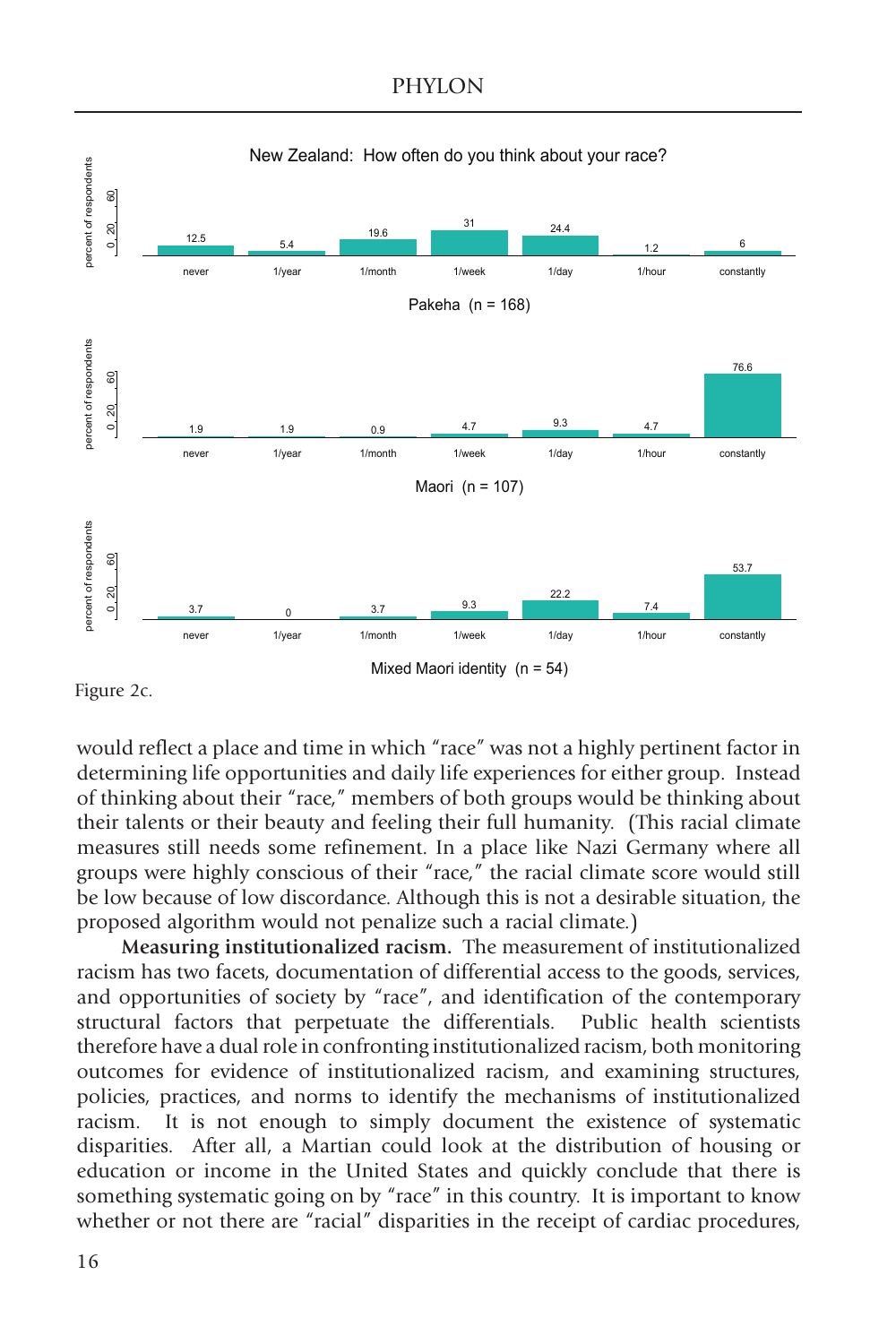or in the treatment of breast cancer, or in infant birthweight. We need to routinely survey all types of outcomes in all types of settings by "race" until we no longer have evidence of "racial" differentials in our society. That level of measurement will provide us with the scope of the problem and help target our intervention efforts.

|  |  | Table 1. Algorithm for calculating summary measure of racial climate |  |  |  |
|--|--|----------------------------------------------------------------------|--|--|--|
|--|--|----------------------------------------------------------------------|--|--|--|

| <b>Step</b>                                                                                                    | <b>Description</b>                                                                                                                                                                          |  |  |
|----------------------------------------------------------------------------------------------------------------|---------------------------------------------------------------------------------------------------------------------------------------------------------------------------------------------|--|--|
| Stratify respondents by<br>"race".                                                                             | Stratify respondents by response to the question, "How do other<br>people usually classify you in this country?"                                                                            |  |  |
| Examine the distribution of<br>"race"-consciousness for<br>each "racial" group.                                | For each "race" stratum, make a histogram of percent frequency<br>of responses to the question "How often do you think about your<br>race?" (see Figures 2a, 2b, and 2c).                   |  |  |
| Examine discordance<br>in "race"-consciousness<br>between pairs of "racial"<br>groups.                         | Make pairwise plots of histogram differences. For each pair of<br>"racial" groups being compared, use the group with the higher<br>percent frequency of "never" responses as the reference. |  |  |
| Calculate a racial climate<br>score that reflects both<br>discordance and location of<br>"race"-consciousness. | For each histogram difference plot, calculate a weighted sum<br>of the positive differences using weights from $0$ (never) to $6$<br>(constantly).                                          |  |  |

The following algorithm operationalizes racial climate as the weighted difference between "race"-stratified distributions of responses to the question, "How often do you think about your race? Would you say never, once a year, once a month, once a week, once a day, once an hour, or constantly?"

- Stratify respondents by "race," operationalized as response to the question, "How do other people usually classify you in this country?"
- For each "race" stratum, make a histogram of percent frequency of responses to the question "How often do you think about your race?" with responses arranged from "never" on the left to "constantly" on the right.
- Make pairwise plots of histogram differences. For each pair of "racial" groups being compared, subtract the histogram from the group with the higher percent frequency of "never" responses from the other histogram.
- For each histogram difference plot, calculate a weighted sum of the positive differences using weights from 0 to 6, as follows:
	- o Weight a positive difference in "never" responses by multiplying by 0.
	- o Weight a positive difference in "once a year" responses by multiplying by 1.
	- o Weight a positive difference in "once a month" responses by multiplying by 2.
	- o Weight a positive difference in "once a week" responses by multiplying by 3.
	- o Weight a positive difference in "once a day" responses by multiplying by 4.
	- o Weight a positive difference in "once an hour" responses by multiplying by 5.
	- o Weight a positive difference in "constantly" responses by multiplying by 6.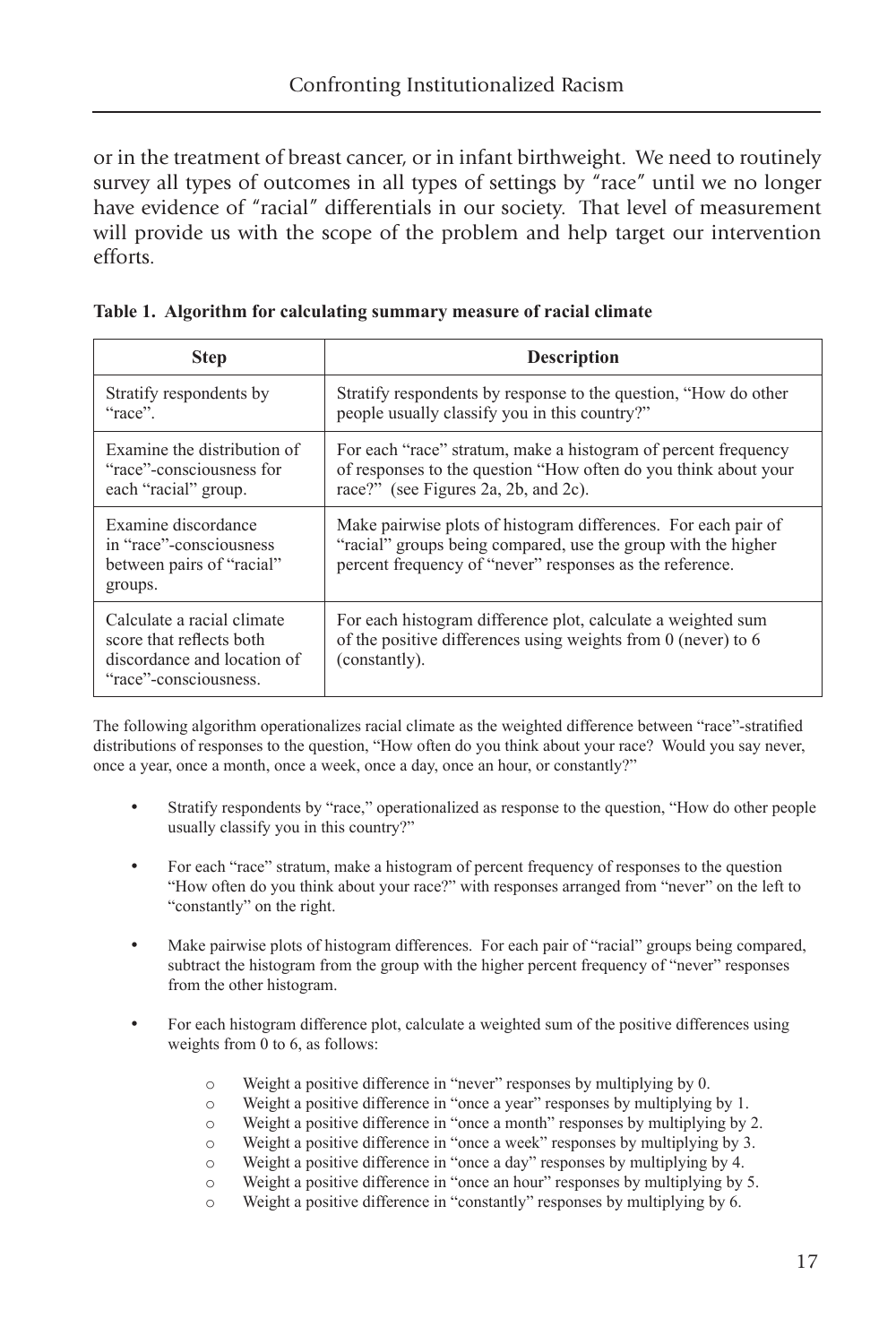However, that level of measurement will not provide us with the blueprint for our intervention efforts. In order to address the disparities, we must also have insight into the mechanisms by which the disparities arise and are perpetuated. Armed with the confidence that these mechanisms are knowable, identifiable, and addressable, we need to engage in qualitative research examining the structural fabric of our society. This should include an examination of the structures, policies, practices, and norms that are in place, as well as identification of those that are absent, and include those that promote equity as well as those that erode it.

For example, here are four classes of policies that serve as contemporary structural factors that perpetuate historical injustices:<sup>41</sup>

- Policies that allow segregation of resources and risks. These include redlining, zoning, and toxic dump siting policies that allow segregation of residential resources and risks; policies mandating the use of local property taxes to fund public education that perpetuate segregation of educational resources; and institutional policies allowing discretion in hiring or lending or medical treatment that permit and condone the expression of personally-mediated racism in these arenas.
- Policies that create inherited group disadvantage (or advantage). These include the lack of social security for children, the intergenerational transfer of wealth through estate inheritance, and the lack of reparations for historical injustices.
- Policies that favor the differential valuation of human life by "race." These include curriculum policies that teach certain histories and not others. They also include societal blindness to racism that denies the continued existence of an unfair system, and the myth of meritocracy that devalues those who are not successful in it.
- Policies that limit self-determination. These include policies that affect representation on school boards, policies that result in disproportionate incarceration and subsequent disenfranchisement, and "majority rules" as the only mode of decision-making when there is a fixed minority.

**Confronting institutionalized racism.** In order to confront institutionalized racism, public health scientists must join with all citizens in naming racism, asking the question "How is racism operating here?", and mobilizing for action. There is a need for a national conversation on racism to be followed by a national campaign against racism. Following is an outline for an intervention pilot at a local level that could provide insight into how to successfully launch a larger national effort. This pilot has three foci, which would probably need to be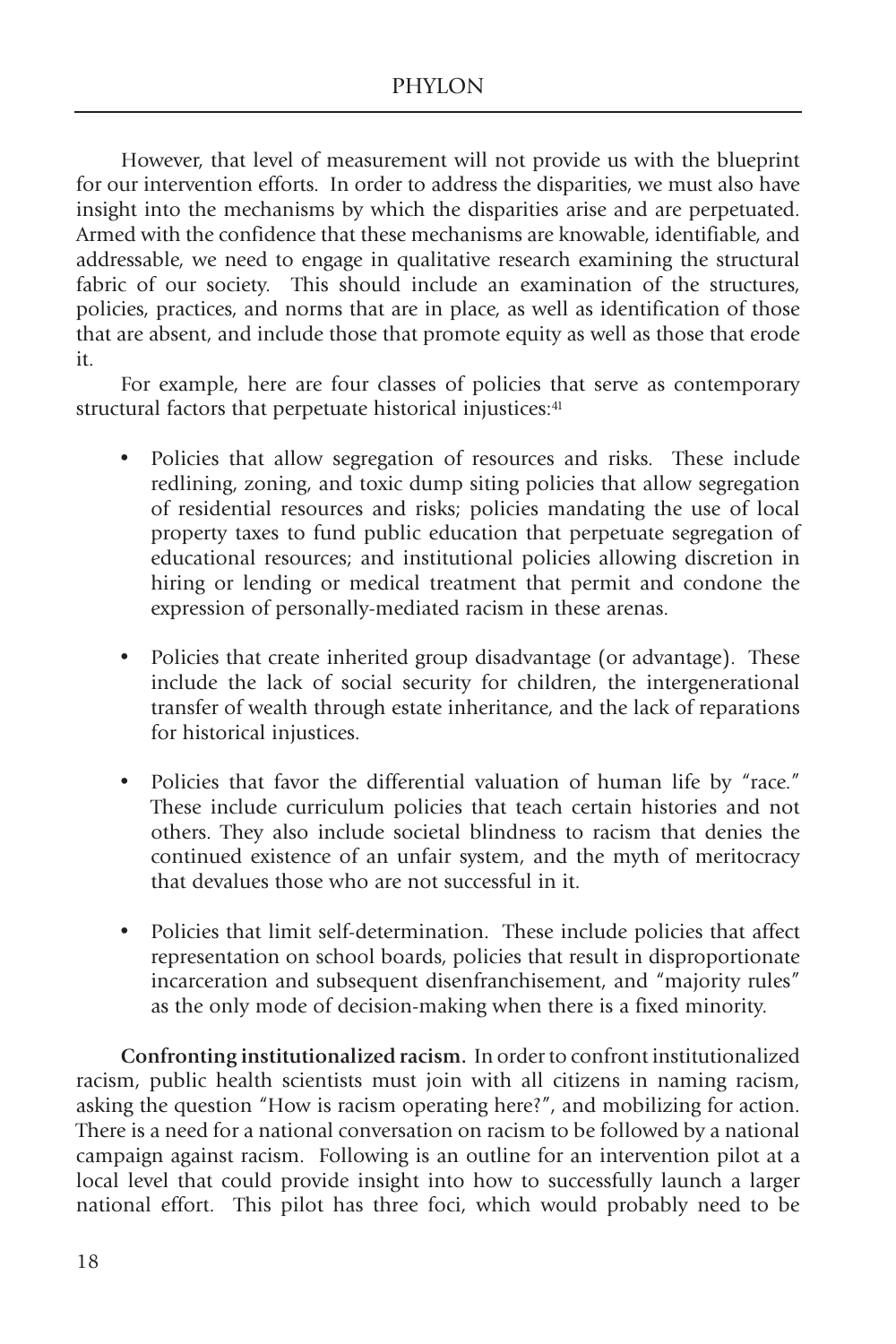sequentially staged:

- 1) Naming racism (leadership consensus). Leaders from various sectors in the local community would be approached and asked about the need, timing, and process for naming racism in order to address racial disparities in health and in other aspects of life which impact on health (including education, employment, and economic segregation). An effort would be made to have local leaders put and keep racism on the political agenda.
- 2) Understanding the local mechanisms and impacts of racism (community conversations). Members of the general public as well as public servants (police, educators, elected officials, appointed officials) would be engaged in a conversation that names racism, identifies its impacts, and then asks the question, "How is racism operating here?" This process would involve:
	- Use and dissemination of the "Levels of Racism: A Gardener's Tale" allegory<sup>42</sup> (delivered personally, published as a children's book, turned into a popular song), as well as other allegories on "race" and racism that have been developed by Camara Jones (unpublished manuscripts).
	- Training of a cadre of interested persons to hold conversations on "race" and racism for teachers, for police officers, at community meetings, in schools and workplaces, and in other settings. Would also enlist current antiracism trainers<sup>43 44</sup> and professional storytellers<sup>45</sup> in this effort.
	- Development of a billboard campaign with slogans to start people thinking and talking about racism and its detrimental impacts on the health and well-being of the city.
- 3) Acting to dismantle racism (focus on the structures and processes of institutionalized racism). The selection of an initial focus would be the result of the leadership consensus and community conversations. For example, if the initial focus were primary and secondary education in the city, areas for study and intervention might include school board decisionmaking, racial and economic segregation of neighborhoods, mechanisms for funding public schools, content of school curricula, expectations of school performance, and the history and role of independent schools in the area.

**Our charge.** Racism is a fundamental cause of "racial" disparities in health. We must confront institutionalized racism if we seek to eliminate those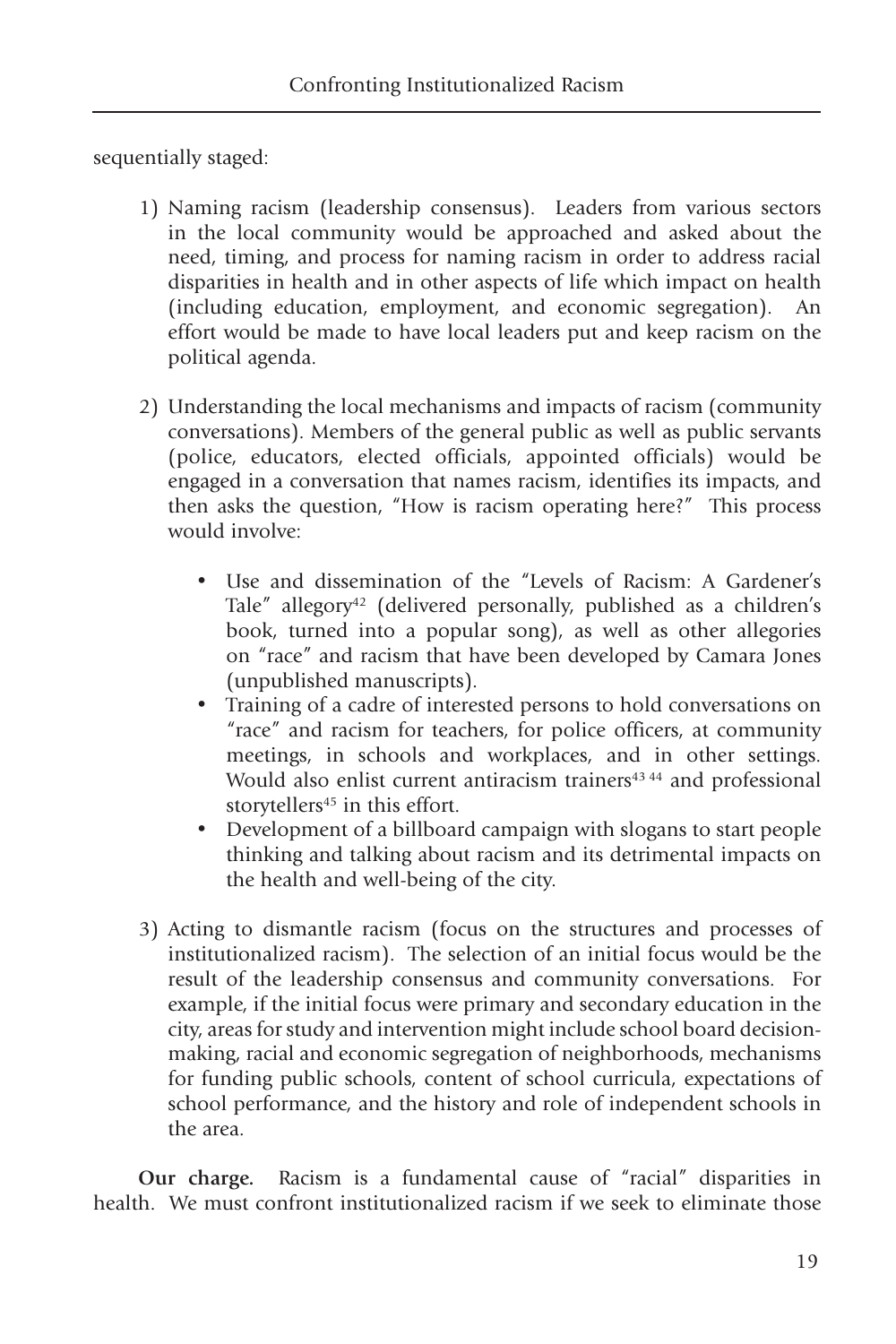disparities. Although the task of confronting institutionalized racism may seem overwhelming, it is not. The first step is to name racism in a society where many are in denial about its continued existence and impacts. As public health scientists we can be clear about the meaning of "race" and about the importance of measuring racism. The second step is to identify the mechanisms by which institutionalized racism operates. As public health scientists we can join with others to raise the question, "How is racism operating here?" The detailed understanding of these mechanisms will engender a sense of collective efficacy that can move people to action. The final step is to mobilize the political will for action. As public health scientists we can study the impacts of racism on the health and well-being of the nation. We can then join with our fellow citizens, armed with the knowledge, motivation, and determination to intervene. If we do not confront institutionalized racism, we abandon all hopes for success in our struggle for social justice and health equity.

 $\_$  . The contribution of the contribution of  $\mathcal{L}_\mathcal{A}$ 

 $^{\rm 1}$  White House Fact Sheet. President Clinton Announces New Racial and Ethnic Health Disparities Initiative. Washington, DC: US Department of Health and

<sup>&</sup>lt;sup>2</sup> U.S. Department of Health and Human Services. Healthy People 2010: Understanding and Improving Health (second edition). Washington, DC: US

Fink, B. G. and Phelan, J. "Social Conditions as Fundamental Causes of Disease,"<br>Journal of Health and Social Behavior, Extra Issue (1995), 80-94.

<sup>&</sup>lt;sup>4</sup> World Conference Against Racism, Racial Discrimination, Xenophobia and Related Intolerance. Durban Declaration and Programme of Action (adopted September 8, 2001). Available on-line at http://www.unhchr.ch/html/racism/02-documents-

<sup>&</sup>lt;sup>5</sup> Smedley, B. D., Stith, A. Y. and Nelson, A. R. (editors) for the Committee on Understanding and Eliminating Racial and Ethnic Disparities in Health Care, Board on Health Sciences Policy, Institute of Medicine. Unequal Treatment: Confronting Racial and Ethnic Disparities in Health Care. Washington, DC: The National Academies Press, 2002.

 $^6\;$  American Public Health Association. <br> "Research and Intervention on Racism as a Fundamental Cause of Ethnic Disparities in Health (Public Policy 2001-7),"<br>American Journal of Public Health, 92 no. 3 (2002), 458-460.

American Journal of Public Health 90 no. 8 (2000), 1212-1215.<br>American Journal of Public Health 90 no. 8 (2000), 1212-1215.

<sup>&</sup>lt;sup>8</sup> Jones, C. P. "Race, Racism, and the Practice of Epidemiology," American Journal of Epidemiology, 154 no. 4 (2001), 299-304.

Krieger, N. "The Ostrich, the Albatross, and Public Health: An Ecosocial Perspective - Or Why an Explicit Focus on Health Consequences of Discrimination and Deprivation Is Vital for Good Science and Public Health Practice," Public Health

Reports, 116 no. 5 (2001), 419-423.<br><sup>10</sup> James, S. A. "Confronting the Moral Economy of US Racial/Ethnic Health Disparities (editorial)," American Journal of Public Health, 93 no. 2 (2003), 189.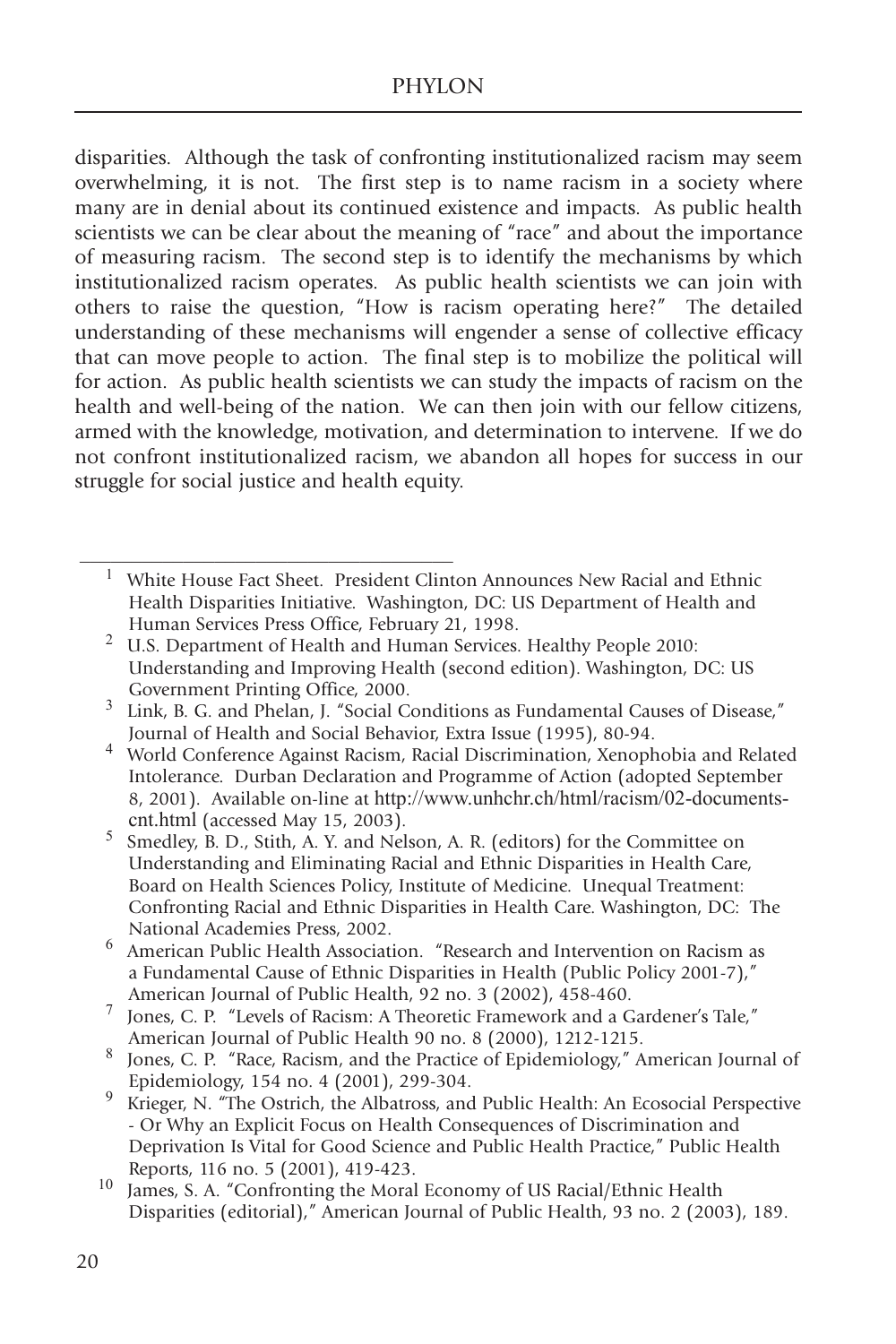- $11$  Cain, V. S. and Kington, R. S. "Investigating the Role of Racial/Ethnic Bias in Health Outcomes (editorial)," American Journal of Public Health 93 no. 2 (2003): 191-192.
- <sup>12</sup> Conyers, J. "A Fresh Approach to Health Care in the United States: Improved and Expanded Medicare for All" (editorial), American Journal of Public Health 2003,
- <sup>13</sup> Krieger, N. "Does Racism Harm Health? Did Child Abuse Exist Before 1962? On Explicit Questions, Critical Science, and Current Controversies: An Ecosocial
- <sup>14</sup> Williams, D. R., Neighbors, H. W. and Jackson, J. S. "Racial/Ethnic Discrimination and Health: Findings from Community Studies," American Journal of Public Health, 93 no. 2 (2003), 200-208.
- <sup>15</sup> Northridge, M. E., Stover, G. N., Rosenthal, J. E. and Sherard, D. "Environmental Equity and Health: Understanding Complexity and Moving Forward," American
- <sup>16</sup> Acevedo-Garcia, D., Lochner, K. A., Osypuk, T. L. and Subramanian, S. V. "Future Directions in Residential Segregation and Health Research: A Multilevel Approach,"
- <sup>17</sup> Murray, L. R. "Sick and Tired of Being Sick and Tired: Scientific Evidence, Methods, and Research Implications for Racial and Ethnic Disparities in Occupation Health,"
- American Journal of Public Health, 93 no. 2 (2003), 221-226.<br>
<sup>18</sup> Darrity, W. A., Jr. "Employment Discrimination, Segregation, and Health,"<br>
American Journal of Public Health, 93 no. 2 (2003), 226-231.
- $^{19}$  Noh. S. and Kaspar, V. "Perceived Discrimination and Depression: Moderating Effects of Coping, Acculturation, and Ethnic Support," American Journal of Public
- Health, 93 no. 2 (2003), 232-238.<br><sup>20</sup> Snowden, L. R. "Bias in Mental Health Assessment and Intervention: Theory and
- Evidence," American Journal of Public Health, 93 no. 2 (2003), 239-243. 21 Harrell, J. P., Hall, S. and Taliaferro, J. "Physiological Responses to Racism and Discrimination: An Assessment of the Evidence," American Journal of Public
- Health, 93 no. 2 (2003), 243-248. 22 van Ryn, M. and Fu, S. S. "Paved With Good Intentions: Do Public Health and Human Service Providers Contribute to Racial/Ethnic Disparities in Health?"<br>American Journal of Public Health, 93 no. 2 (2003), 248-255.
- <sup>23</sup> Meyer, I. H. "Prejudice as Stress: Conceptual and Measurement Problems
- (commentary)," American Journal of Public Health, 93 no. 2 (2003): 262-265. 24 Nazroo, J. Y. "The Structuring of Ethnic Inequalities in Health: Economic Position, Racial Discrimination, and Racism," American Journal of Public Health,
- 93 no. 2 (2003), 277-284. 25 Palmer, J. R., Rosenberg, L., Wise, L. A., Horton, N. J. and Adams-Campbell, L. L. "Onset of Natural Menopause in African-American Women," American Journal of
- <sup>26</sup> McIntosh, P. White Privilege and Male Privilege: A Personal Account of Coming to See Correspondences Through Work in Women's Studies (Working Paper No. 189). Wellesley, MA: Wellesley College Center for Research on Women, 1988.<br>
<sup>27</sup> Jones, C. P., (2000).<br>
<sup>28</sup> Ibid.<br>
<sup>29</sup> Li-id.

Ibid.

 $rac{29}{30}$  Ibid.